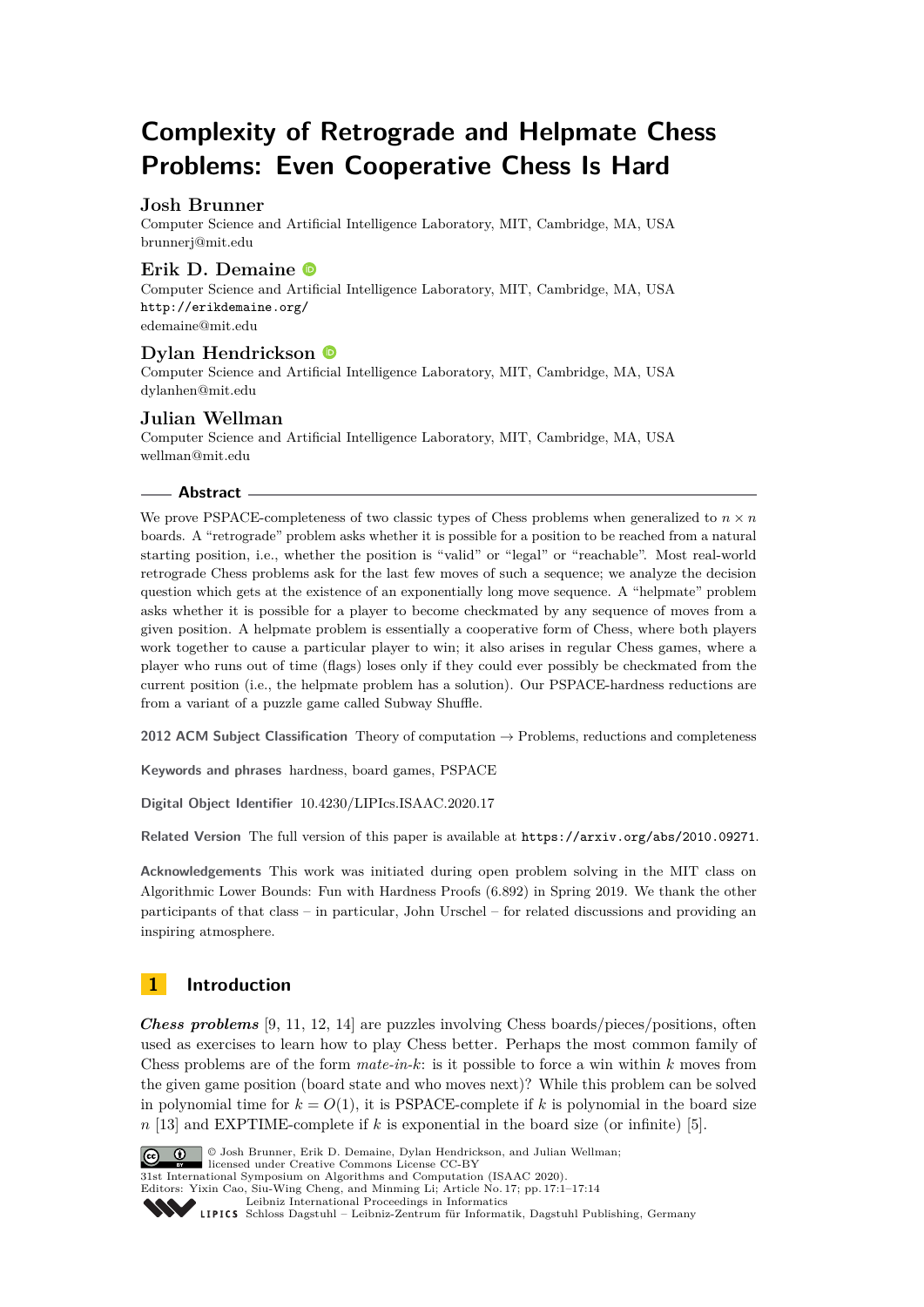#### <span id="page-1-0"></span>**17:2 Complexity of Retrograde and Helpmate Chess Problems**



**Figure 1** The retrograde Chess problem on the cover of [\[11\]](#page-13-1). What move did Black just make? What move did White make before that?

In this paper, we analyze the complexity of two popular families of Chess problems that are fundamentally *cooperative*: they ask whether gameplay could possibly produce a given result, which is equivalent to the two players (Black and White) cooperating to achieve the goal. This cooperative means the two players effectively act as a single player (in the sense that quantifiers no longer alternate), placing the problem in PSPACE (see Lemma [1.1\)](#page-2-0). We prove that the following two problems are in fact PSPACE-complete.

First, *retrograde Chess problems* ask about the moves leading up to a given position. For example, Figure [1](#page-1-0) gives the puzzle on the cover of Raymond Smullyan's classic book *The Chess Mysteries of Sherlock Holmes* [\[11\]](#page-13-1). Other classic books with Chess problems (and descriptions of how to do retrograde analysis) are by Nunn [\[9\]](#page-13-0) and Smullyan [\[12\]](#page-13-2). Many retrograde Chess problems (including Figure [1\)](#page-1-0) ask what the final few moves of the two players must have been to reach this position. Fundamentally, these problems are about the *reachability* of the given position from the starting position, and focus on the final *k* moves where the puzzle is most interesting (as the moves are most forced). For exponentially large *k*, we find a core underlying decision problem: can the given position be reached at all from the starting position? Such positions are often called "valid" or "legal" because they are possible results of valid/legal gameplay; in Section [3,](#page-7-0) we prove that characterizing such positions is PSPACE-complete.

Second, *helpmate Chess problems* [\[8,](#page-13-7) [15\]](#page-13-8) ask whether it is possible for a player to win via checkmate by any sequence of moves, i.e., when the players cooperate (help each other, hence "helpmate"). This problem could also naturally be called *Cooperative Chess*, by analogy to Cooperative Checkers, which is NP-complete [\[1\]](#page-13-9). In addition to being a popular form of Chess problem, helpmate problems naturally arise in regular games of Chess, as FIDE's<sup>[1](#page-1-1)</sup> "dead-reckoning" rule says that any position without a helpmate is automatically a

<span id="page-1-1"></span><sup>&</sup>lt;sup>1</sup> The International Chess Federation (FIDE) is the governing body of international Chess competition.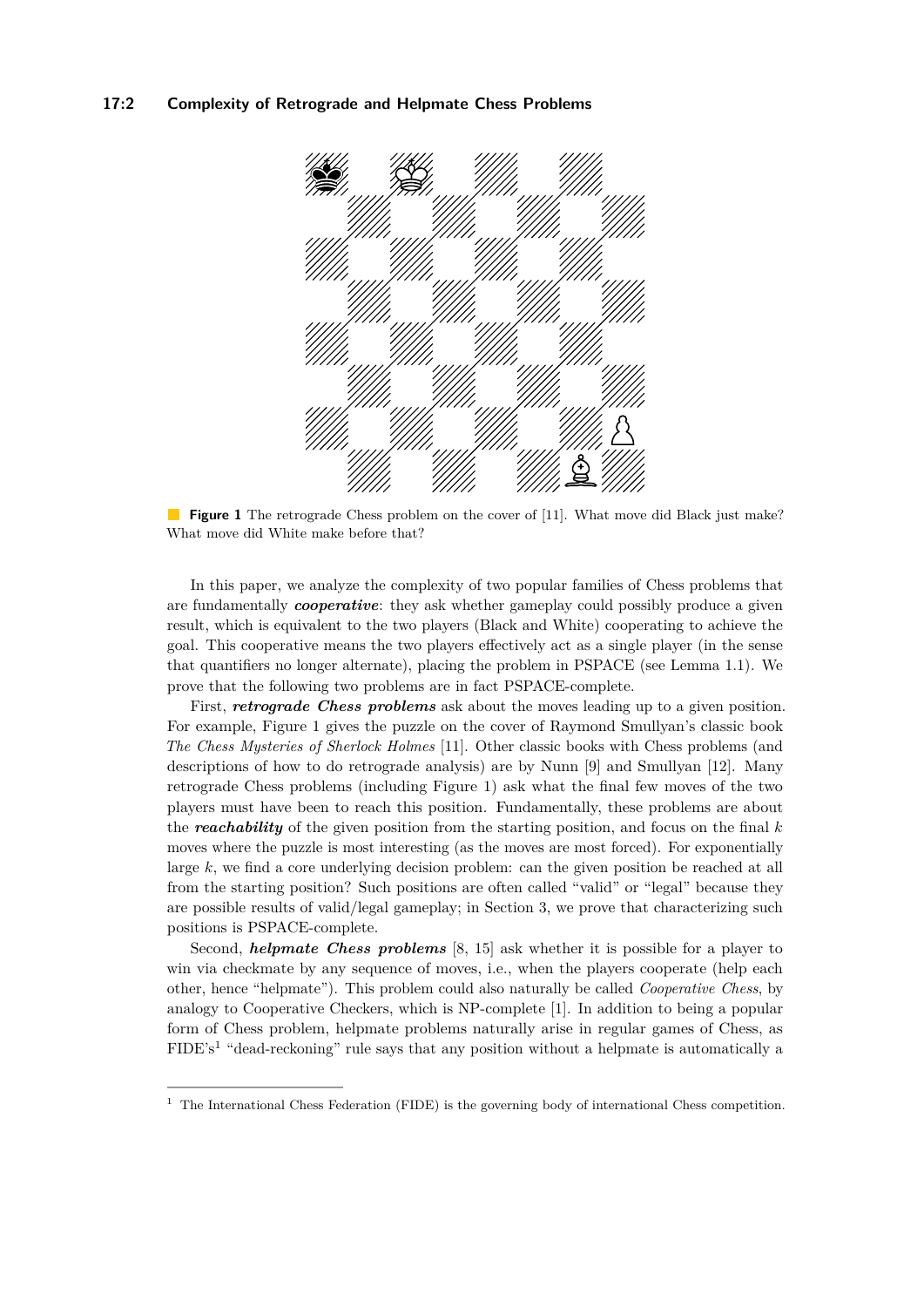#### **J. Brunner, E. D. Demaine, D. Hendrickson, and J. Wellman 17:3**

draw:

"The game is drawn when a position has arisen in which neither player can checkmate the opponent's king with any series of legal moves. The game is said to end in a "dead position"." [\[4,](#page-13-10) Article 5.2.2]

In practice, this condition is often checked when a player runs out of time, in which case that player loses if and only if they could ever possibly be checkmated from the current position (i.e., the helpmate problem has a solution) [\[4,](#page-13-10) Article 6.9]. In Section [2,](#page-3-0) we prove that characterizing such non-dead positions is PSPACE-complete. Amusingly, this result implies that it is PSPACE-complete to decide whether a given game position is already a draw (*draw-in-***0**) for Chess.

# **1.1 Chess Problem Definitions**

To formalize the results summarized above, we more carefully define the objects problems discussed in this paper.

A *Chess position* is a description of an  $n \times n$  square grid, where some squares have a Chess piece (a pawn, rook, knight, bishop, queen, or king designated either black or white) and a designation of which player (black or white) plays next.

We follow the standard FIDE rules of Chess [\[4\]](#page-13-10), naturally generalized to larger boards. In particular, there must be exactly one king of each color; colors alternate turns; a king cannot be in check after its color's turn; and rooks, bishops, and queens can move any distance (as also generalized in [\[13,](#page-13-4) [5\]](#page-13-5)).

To define reachability for  $n \times n$  boards, we define a natural *starting position* to be a Chess position in which all of the following conditions hold:

- **1.** The first two ranks (rows) are filled with white pieces; the last two ranks are filled with black pieces; and the rest of the board is empty.
- **2.** The second and second-to-last ranks contain only pawns.
- **3.** The first and last ranks contain no pawns and exactly one king each, and sufficiently many of each of the non-pawn piece types. (The exact composition and ordering of these ranks will not affect our reduction.)

Now we can define the two decision problems studied in this paper:

**Problem 1** (Reachability). Given an  $n \times n$  Chess position, is it possible to reach that position from a starting position?

**Problem 2** (Helpmate). Given an  $n \times n$  Chess position, is it possible to reach a position in which the black king is checkmated?

<span id="page-2-0"></span>▶ **Lemma 1.1.** *Both helpmate and reachability are in PSPACE.* 

**Proof.** An  $n \times n$  Chess position takes only polynomial (in *n*) space to record. A nondeterministic polynomial-space machine can guess a sequence of moves, accepting when it achieves checkmate (for helpmate) or reaches the target position (for reachability); thus both problems are in  $NPSPACE = PSPACE$ .

We prove that both problems are in fact PSPACE-complete. Evidence for these problems not being in NP were first given by Shitov's examples of two legal positions that require exponentially many moves to go between [\[10\]](#page-13-11), using long chains of bishops locked by pawns. Our constructions to show PSPACE-hardness take on a similar flavor.

In particular, they organize the World Chess Championship which defines the world's best Chess player. All top-level Chess competitions (not just FIDE's) follow FIDE's rules of Chess [\[4\]](#page-13-10).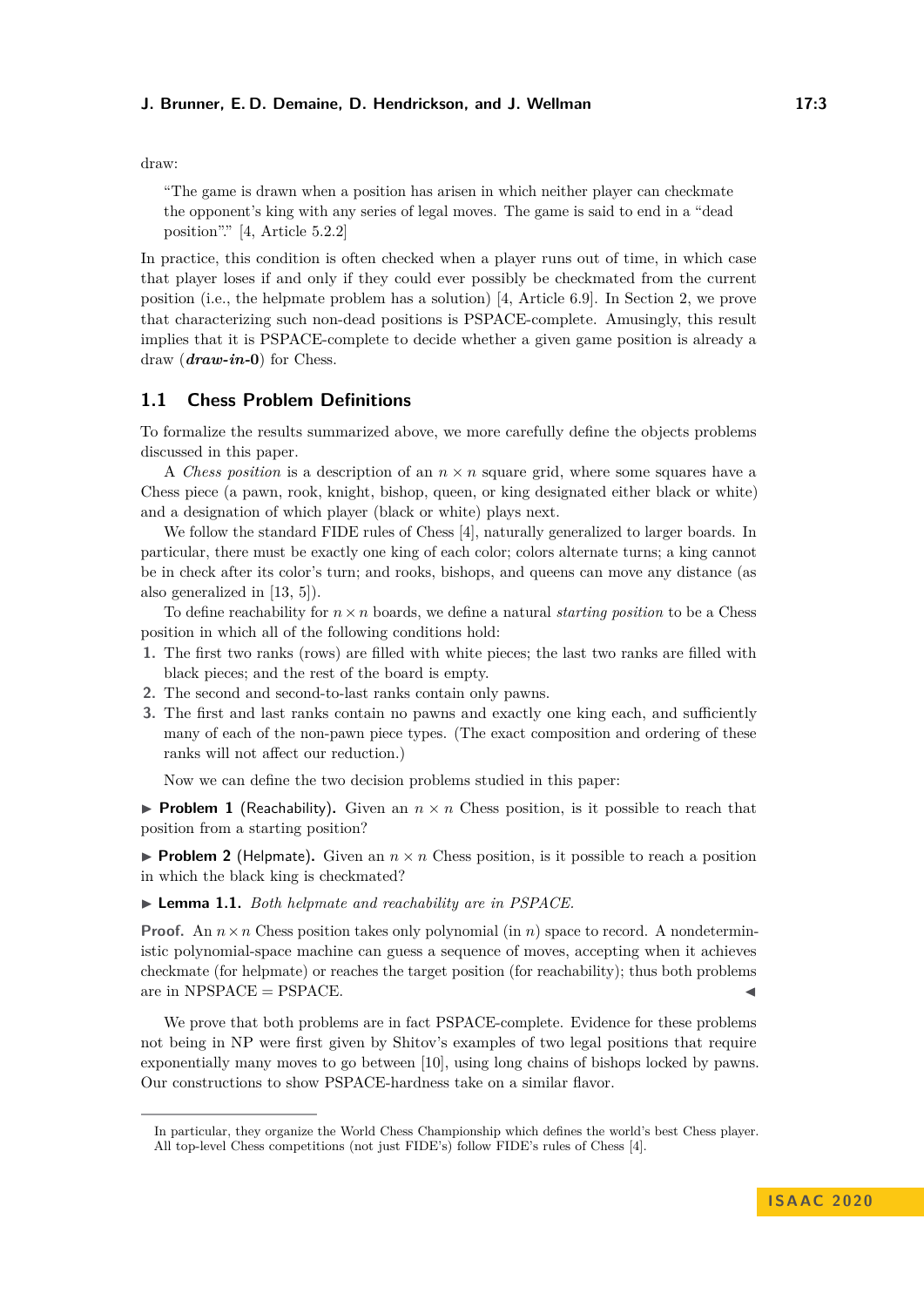#### **17:4 Complexity of Retrograde and Helpmate Chess Problems**

#### **1.2 Subway Shuffle**

Our reductions are from a one-player puzzle game called *Subway Shuffle*, introduced by Hearn [\[7,](#page-13-12) [6\]](#page-13-13) in his 2006 thesis, and shown PSPACE-complete in 2015 [\[3\]](#page-13-14). Recently, Brunner et al. [\[2\]](#page-13-15) introduced a variation called *oriented Subway Shuffle* and proved it PSPACE-complete, even with two colors, a limited vertex set, and a single unoccupied vertex.

Our reductions to show PSPACE-hardness of Chess-related problems are from a slightly modified version of this restricted form of oriented Subway Shuffle, which we will call "Subway Shuffle" for simplicity, defined as follows:

▶ **Problem 3** (Subway Shuffle). We are given a planar directed graph with edges colored *orange* and *purple*, where each vertex has degree at most three and is incident to at most two edges of each color. Each vertex except one has a *token*, which is also colored orange or purple. One edge is marked as the *target edge*.

A legal move is to move a token across an edge of the same color, in the direction of the edge, to an empty vertex, and then reverse the direction of the edge.

The Subway Shuffle decision problem asks whether there is any sequence of legal moves which moves a token across the target edge.

This definition differs from that in [\[2\]](#page-13-15) only in the goal condition; in [\[2\]](#page-13-15), the goal is to move a specified token to a specified vertex. However, their proof of PSPACE-hardness also works for our definition, where the goal is to move a token across a specified edge; by examining the win gadget in [\[2\]](#page-13-15), it is clear that the target token can reach the target vertex exactly when a specific edge is used, so we can set that edge as the target edge.[2](#page-3-1) Thus we have the following result:

 $\blacktriangleright$  **Theorem 1.2** ([\[2\]](#page-13-15)). *Subway Shuffle is PSPACE-complete.* 

#### <span id="page-3-0"></span>**2 Helpmate Chess Problems are PSPACE-Complete**

In this section, we prove that Helpmate is PSPACE-complete by reducing from Subway Shuffle.

#### ▶ **Theorem 2.1.** *Helpmate is PSPACE-complete.*

The structure of the reduction is to use a line of pieces of one type to represent and edge in the Subway Shuffle graph, where using the edge involves moving every piece in the line one space. A vertex is represented by a square where pieces from three different edges can move to. The two colors of Subway Shuffle are represented by which piece type is present in the vertex. All of the moving pieces involved in the reduction are white; black will be given a gadget to pass their turn with. In many of the figures, we label the relevant pieces that can move in red; all of the red pieces are white in the actual Chess position.

In order to make sure that players cannot make moves outside of the reduction, all of the edge and vertex gadgets are walled in with walls of bishops and pawns that are completely stuck.

<span id="page-3-1"></span><sup>&</sup>lt;sup>2</sup> This is the middle purple edge in the bottom row in Figure  $6(a)$  in [\[2\]](#page-13-15). We also remove the target vertex (and the edge incident to it) so there is only one unoccupied vertex.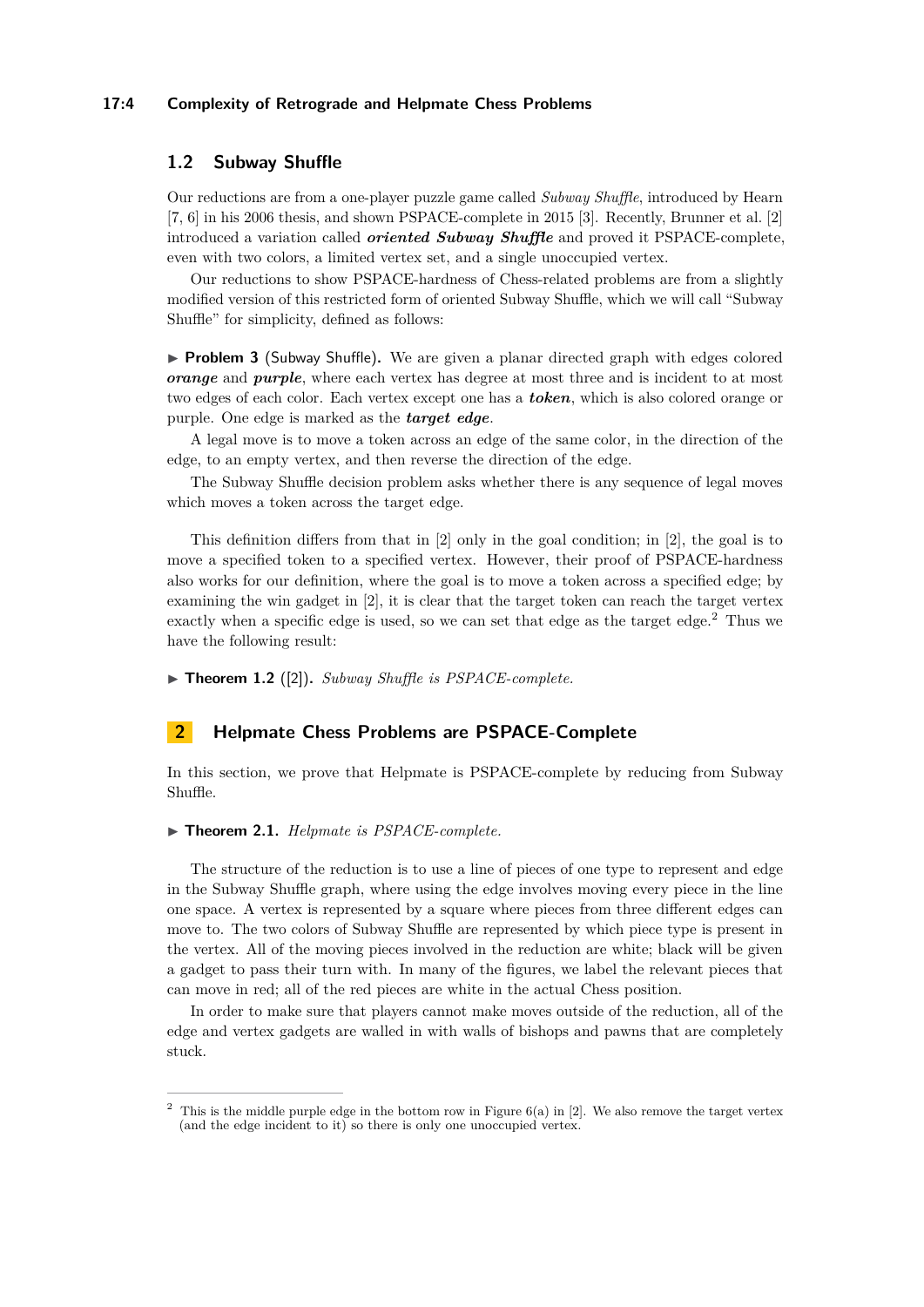#### **2.1 Two-Orange One-Purple Subway Shuffle**

First, we show how to modify Subway Shuffle slightly to make our reduction simpler. In Subway Shuffle, some vertices have two orange edges incident while others have two purple edges incident. Rather than trying to build separate gadgets for each of this cases, we use Lemma [2.2](#page-4-0) to have every vertex have two orange edges and one purple edge. This way we only need to build gadgets for one type of vertex.

<span id="page-4-0"></span>► **Lemma 2.2.** *Subway Shuffle is PSPACE-complete even when every degree three vertex has exactly two orange and one purple edge incident.*

Proof. Given an instance of Subway Shuffle, every vertex with two purple incident edges can be replaced with one with two orange incident edges as shown in Figure [2.](#page-4-1) Note that while we need to transform vertices with one or two purple outgoing edges, we don't need to worry about vertices with zero purple outgoing edges. This is because a purple vertex with zero purple outgoing edges can never move, so the entire vertex is stuck and can safely be ignored. It is easy to check that the set of legal moves is the almost the same in every configuration. The only difference is that in Figure  $2(d)$ , the purple token can leave the vertex twice through each of the two outgoing edges; however the second purple token that leaves doesn't allow any further moves except moving the purple token back into place. With the assumption that only one vertex is ever empty, this situation is never useful, so this replacement perfectly simulates the original vertex.

<span id="page-4-1"></span>

**Figure 2** The color changing gadget. (a) and (b) show the transformation for vertices with one coming purple edge, and (c) and (d) show the transformation for vertices with no incoming purple edges. In both cases, the vertex behaves identically after the change, and using this technique we can give every degree-3 vertex two orange edges.

#### **2.2 Gadgets**

We start with the *edge gadget*. To represent an edge, we simply use a line of bishops, shown in Figure [3.](#page-5-0) To move a token along the edge, move all of the bishops one space in that direction. The net effect will be a bishop entering one end and another bishop leaving the other end, representing a token moving.

Now we move on to the *vertex gadget*. There are two cases for a Subway Shuffle vertex: a vertex which can have two edges of one color both pointing into the vertex when it is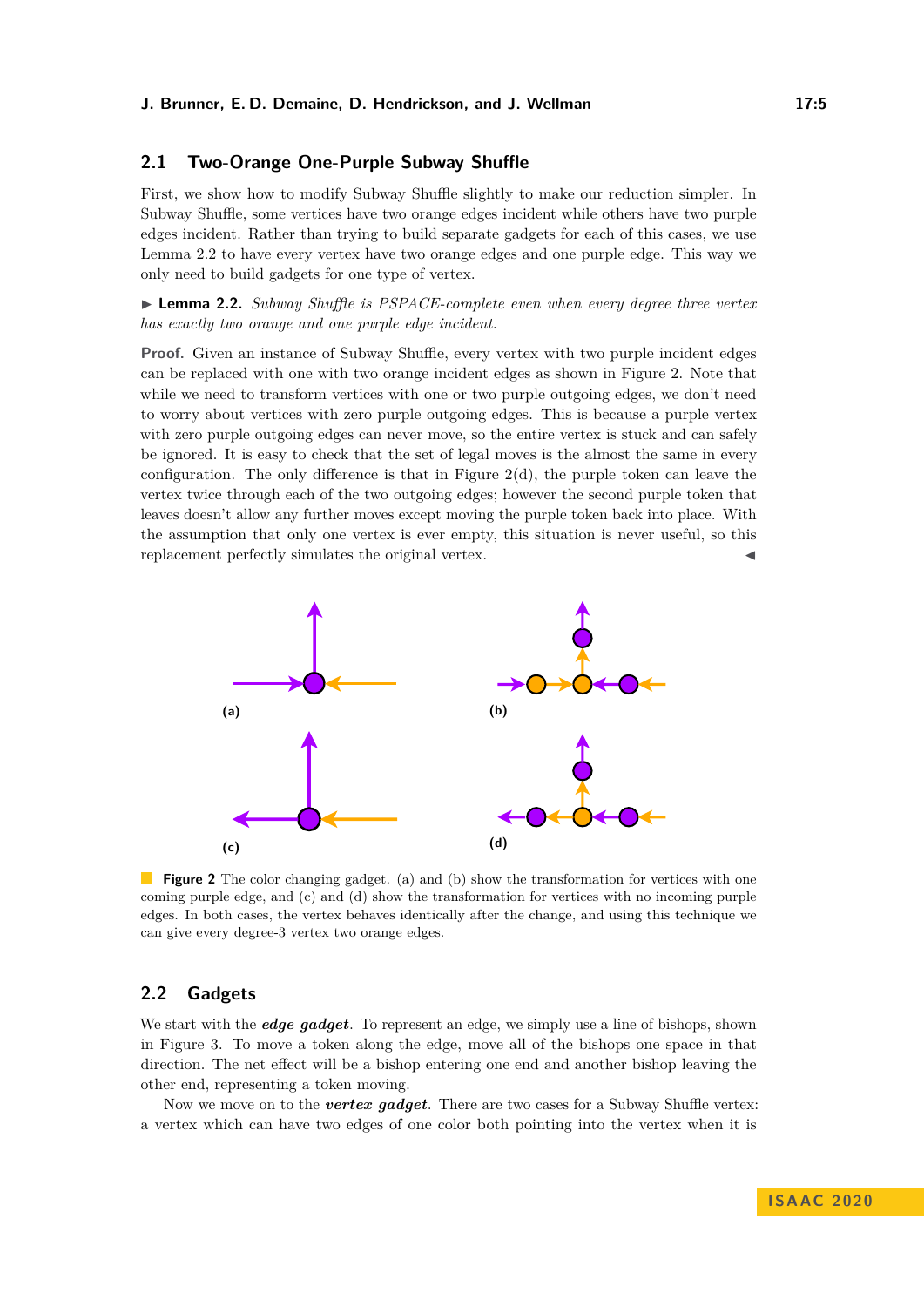#### **17:6 Complexity of Retrograde and Helpmate Chess Problems**

<span id="page-5-0"></span>

**Figure 3** Our edge gadget. Since pawns care about their orientation, the gadget looks slightly different when the edge runs vertically compared to horizontally. This figure shows what both look like and how it can turn. Red represents movable white pieces.

empty, and a vertex which has one edge pointing in and one pointing out of the same color when it is empty. Note that a vertex which has all of the edges of a color pointing out does not make sense because a token of that color could never reach the vertex, so those edges are provably unusable. We implement both of these with the same vertex gadget, shown in Figure [4.](#page-6-0) This gadget has three edges coming out of it from the left, right, and bottom. The left and right edges are orange, and the bottom edge is purple. Which type of vertex the gadget represents depends on which red knights are present in the middle. The empty square in the middle is the vertex square. When it contains a knight, it represents a vertex occupied with an orange token, and when it contains a rook, it represents a vertex occupied with a purple token. To use the gadget, white moves all of the red pieces one step away from the vertex along one of the edges until the vertex square becomes empty. This represents a token leaving the vertex along that edge. Then white moves one of the red pieces that can move into the vertex square and continues moving all of the pieces along that path of red pieces; this represents moving a token into this vertex along that edge.

We use the argument about color changing from Lemma [2.2](#page-4-0) to allow all three edges leaving the vertex to be bishop lines. The transition from the rooks in the gadget to the bishop edges is essentially this color-changing. All of the bishops are on dark squares, and our edges can be routed to connect arbitrary squares of same color, so we will not need to worry about parity issues with connecting different vertices.

Now we have to implement the Subway Shuffle target edge. This means making a *win*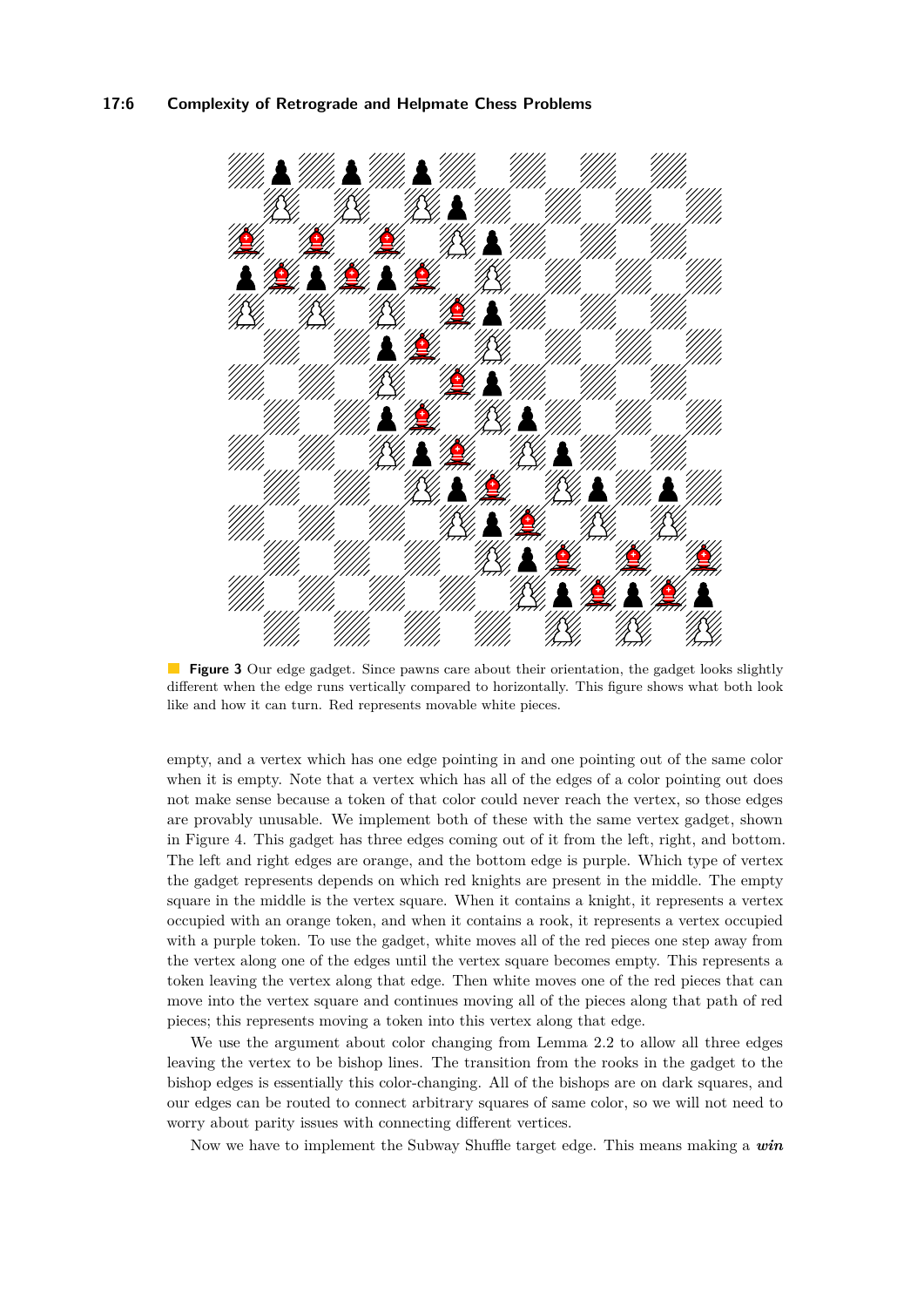<span id="page-6-0"></span>



**(a)** An empty vertex with one orange edge pointing in and one pointing out.

**(b)** An empty vertex with both orange edges pointing in.

**Figure 4** The vertex gadget. The two edges coming out of the sides are orange edges, and the middle edge coming out of the bottom is purple. Which of two red knights which threaten the center empty space are present determines whether the orange edges are pointing in or out.

*gadget* which checks whether a particular edge is used. In order for an edge to be used, a piece must leave the vertex at the tail of the edge to move along that edge. Our win gadget is a modified version of the vertex gadget which allows white to checkmate if they can get a knight (representing an orange token) to leave the vertex along a specified edge. Our win gadget is depicted in Figure [5.](#page-7-1) Note that it is identical to the vertex gadget except for the replacement of one of white's pawns with a black king.

Lastly, we have a *do-nothing gadget*. The entire puzzle is solved by white; all of the pieces that can move in the gadgets are white's and the helpmate in question is white trying to checkmate black. A legal Chess game, however, must have alternating moves by each side. Thus, we need to give black something to do. The gadget in Figure [6](#page-7-2) accomplishes this, by giving black a trapped bishop that they can (and must) move back and forth in between white's moves.

It is worth noting that the positions that result from this reduction are reachable from a starting position, provided we make the board size a polynomial in the size of the Subway Shuffle instance large enough to have enough pieces and pawns to make the gadgets. Any extra pieces can capture each other prior to beginning to construct the position. We can also lock the white king away in a cage similar to the do-nothing gadget.

# **2.3 Correctness**

Now we show that the only way white can ever checkmate black is by solving the Subway Shuffle problem and using the gadgets as they are intended to be used.

For the edge gadget, it is easy to check that no piece can move except the red bishops can move one space along the edge when it is in use.

For the vertex gadget, there is one other move white can try, but it does not do anything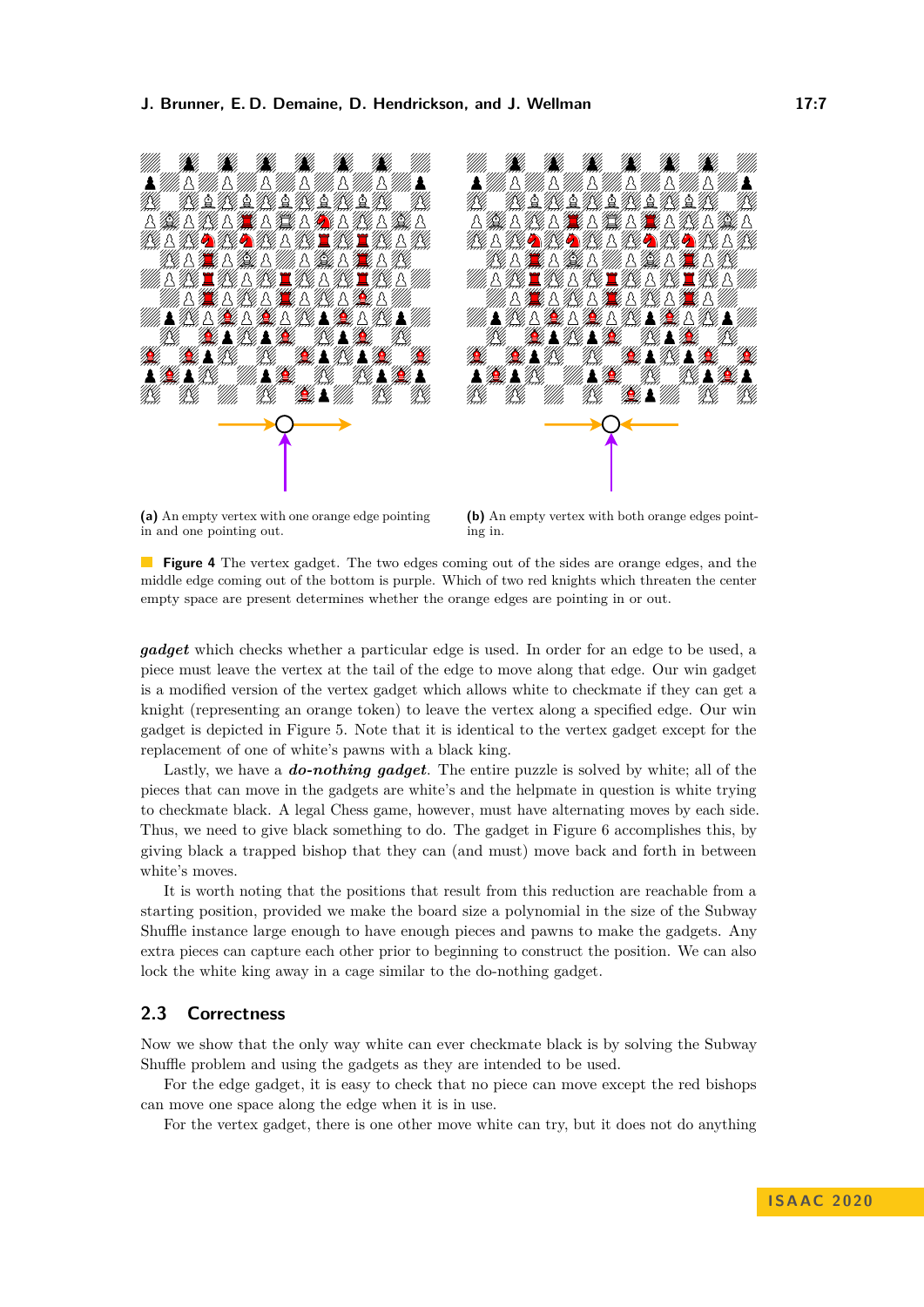#### **17:8 Complexity of Retrograde and Helpmate Chess Problems**

<span id="page-7-1"></span>

<span id="page-7-2"></span>**Figure 5** The win gadget. The black king is completely stuck; if it gets checked it will be immediately checkmated. The white knight highlighted in green is the only piece ever capable of accomplishing this. In order to do so, it must first move to the vertex, and then from there move to the right edge.



**Figure 6** Do-nothing gadget, which allows black to pass forever.

productive. White can try moving one of the pawns below the rook columns up one space when the rook above it moves up. This results in an immediately stuck position, so it is never useful for white to do. There are no other moves white can legally make outside of the reduction.

# <span id="page-7-0"></span>**3 Reachability Retrograde Chess Problems are PSPACE-Complete**

We reduce from the same problem, max-degree-3 two-color oriented Subway Shuffle, as in the previous section. As in the previous section, the basic structure will have white solving an instance of Subway Shuffle while black effectively passes their turn. But this time, rather than making moves, white will "undo" moves, which allows for pawns to move backwards or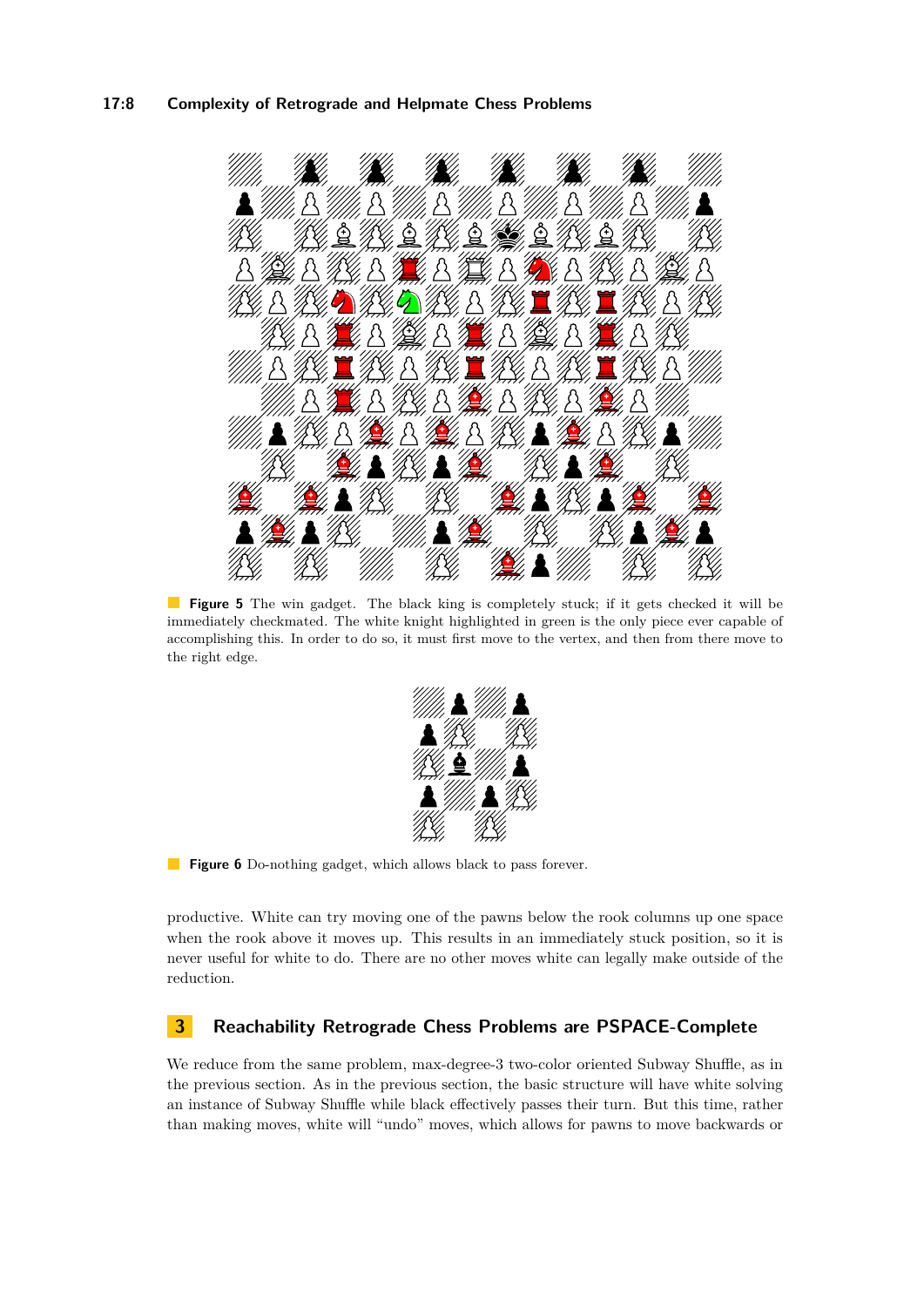#### **J. Brunner, E. D. Demaine, D. Hendrickson, and J. Wellman 17:9**

pieces to be uncaptured, among other things. If white succeeds, the win gadget will allow a piece to escape from the walls of the reduction. Once this hole appears, it will let more pieces forming the walls of the gadgets to start leaving, eventually unravelling all of the gadgets. At this point once the pieces are spread out, it is easy for the players to find a sequence of moves that could get there from the starting position.

Before we describe the gadgets, we will first make some observations about how moves work in retrograde puzzles. Instead of thinking about moves that can be made from a position, we will think about moves that could have just been done; we will call these *unmoves*. All Chess pieces other than pawns unmove the same way that they move. Pawns are different, and all captures are different as well. A piece is never captured in an unmove; to undo a capture, a piece will unmove and the captured piece appears in its place. This means that, unlike in the checkmate reduction before, we will not have to worry about pieces being capturable, so the color of non-pawn pieces in the reduction is irrelevant.

Another important distinction is that pawns do not need a piece to be able to uncapture, so any pawn can always move diagonally backward to uncapture a piece unless the space it would unmove to is occupied. Due to Corollary [3.2,](#page-8-0) this will make walling our gadgets much harder than before since every Chess piece can unmove to some square to its left and some square to its right. This means that we cannot have any isolated gadgets in the middle of the board; in order for any block of pieces to be stuck, the block must extend to both the left and right edges of the board. This results in needing an additional gadget, a terminator that we attach to the ends of the construction which anchors everything to the edge of the board.

<span id="page-8-1"></span>► Lemma 3.1. If the five nearest spaces in either file (column) immediately adjacent to a *piece are empty, and the piece is not in the first two or last two ranks, then that piece can unmove into that file, leaving an empty space where it came from.*

**Proof.** We simply look at each piece and note that every Chess piece can unmove into a square in the immediately adjacent file. For every non-pawn piece, it simply unmoves there and leaves an empty space immediately. For a pawn, it must uncapture to do this, which it can do because it's not in the first two or last two ranks. It can uncapture a non-pawn piece, and that piece can then unmove into the empty file immediately, leaving a hole.

<span id="page-8-0"></span>I **Corollary 3.2.** *If a region of the board which does not include the first two or last two ranks has at least one piece and has an empty file adjacent to it, then a piece can unmove (possibly with multiple unmoves) to escape the region.*

**Proof.** Without loss of generality, let the empty file be on the left. Consider the leftmost piece in the region. Then the conditions of Lemma [3.1](#page-8-1) are satisfied, so the piece can unmove into that file. From here the piece can continue unmoving until it leaves the region.

#### **3.1 Gadgets**

Now we describe the gadgets in our reduction.

First is the *edge gadget* shown in Figure [7.](#page-9-0) Like in the previous section, this gadget uses a line of bishops each of which move one space to represent the movement of a token. To keep the bishops locked in, we use a repeating pattern of pawns, rooks, and bishops across the top and bottom of the edge. Because pawns care about the orientation of the board, we cannot actually make vertical edges. Instead, we use the *turn* and *shift gadgets* shown in Figure [8;](#page-9-1) if you wiggle an edge back and forth with turns and shifts you can make it travel vertically up the board.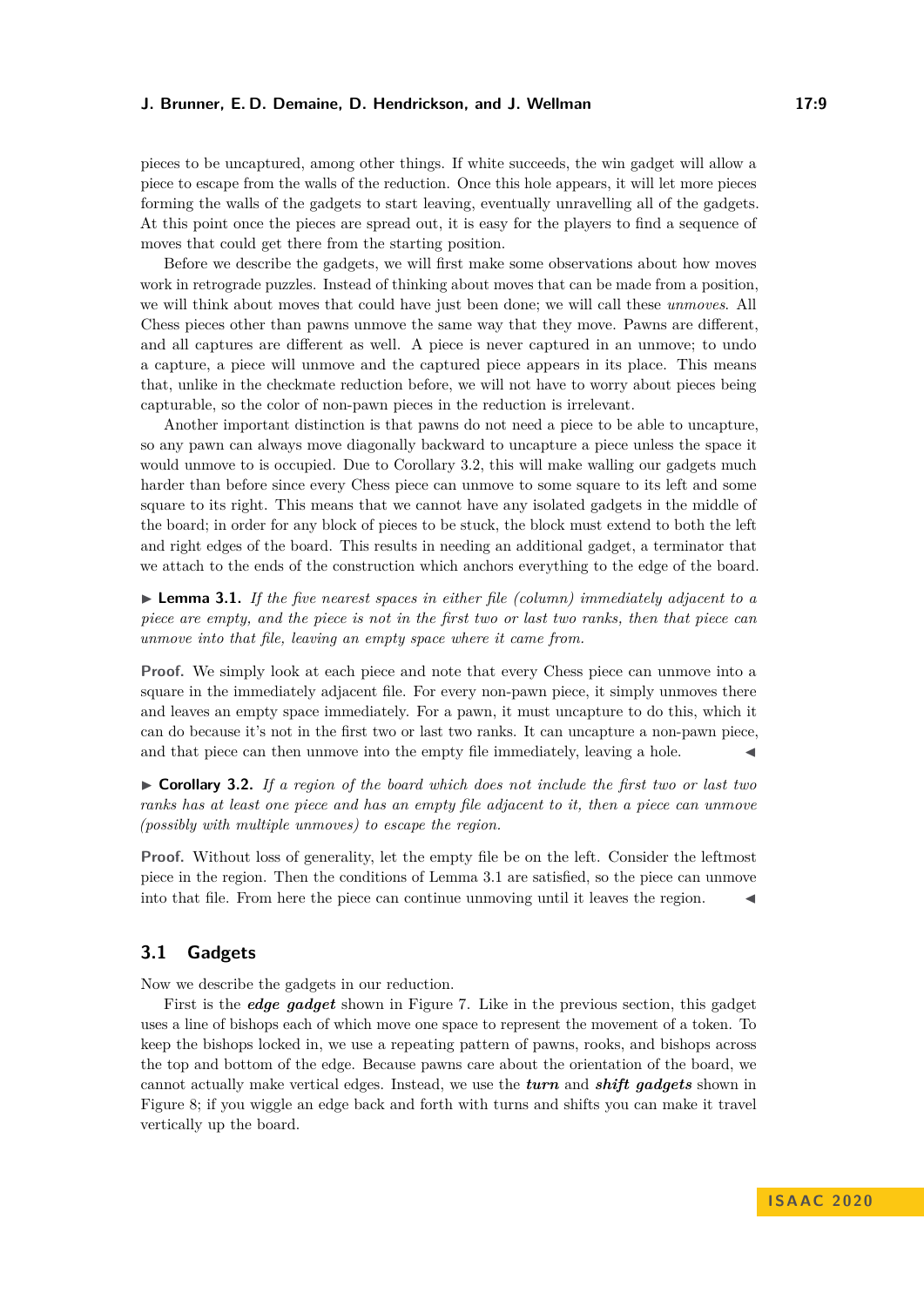# **17:10 Complexity of Retrograde and Helpmate Chess Problems**

<span id="page-9-0"></span>

**Figure 7** The edge gadget.

<span id="page-9-1"></span>

**(b)** A U-turn gadget for edges.

**Figure 8** Edge routing gadgets: shift and U-turn.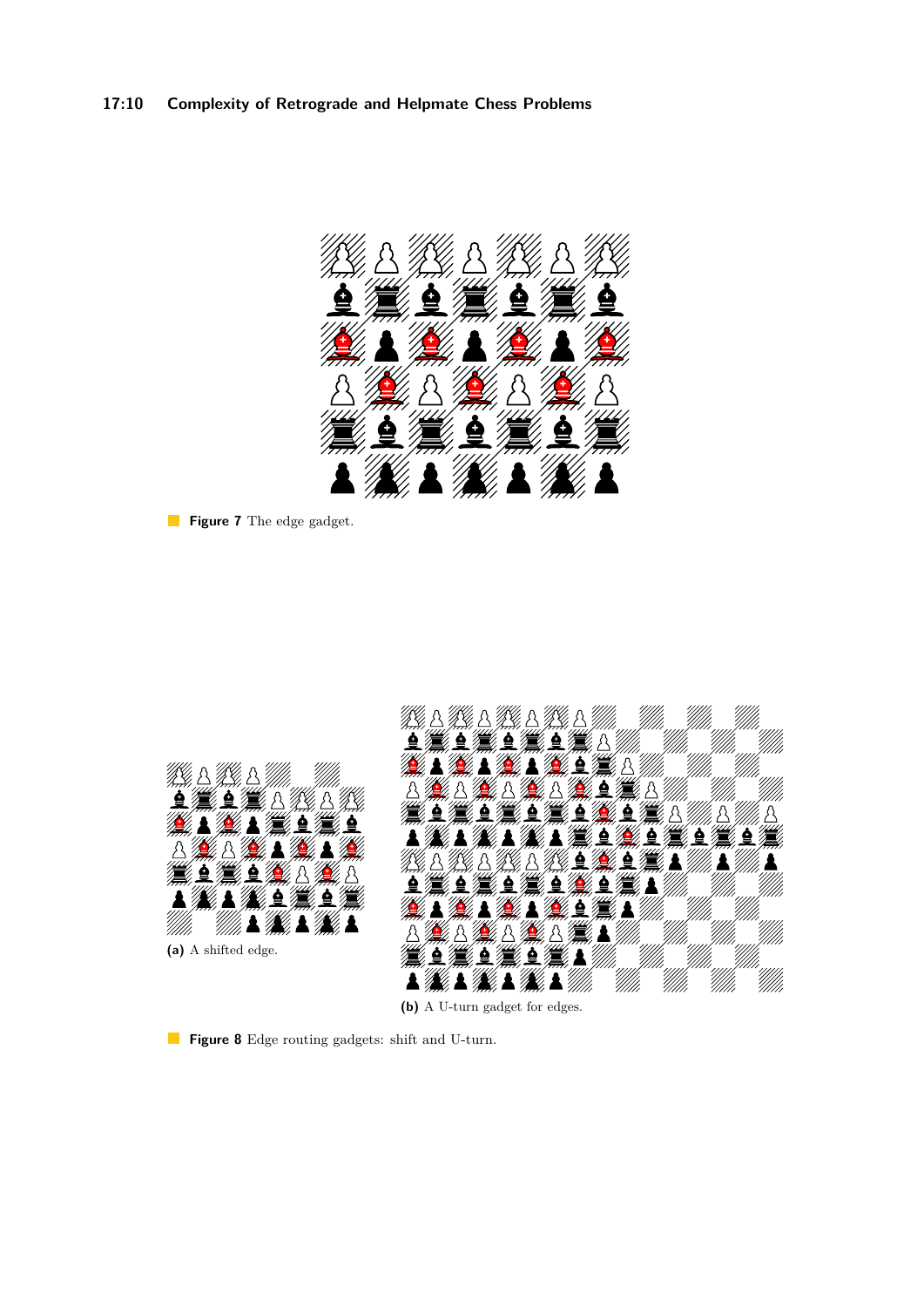#### <span id="page-10-0"></span>**J. Brunner, E. D. Demaine, D. Hendrickson, and J. Wellman 17:11**



**Figure 9** Terminator gadget that connects the loose ends of gadgets to the bottom rank. Unlike other figures, here we care that the first rank of this figure is the actual first rank of the Chess board. In particular, this means that the white pawn on the second rank cannot unmove, and that allows us to prove that everything is stuck.

At the edge of the turn gadget, we have the *terminator gadget*, shown in Figure [9.](#page-10-0) As previously stated, because every piece is capable of unmoving to both adjacent files, we need a terminator gadget which connects these loose ends to the edge of the board. We have all of our terminator gadgets terminate either on the first rank of the board or on any other gadget. The terminator gadget in Figure [9](#page-10-0) terminates on the first rank. To have one terminate on another gadget, it simply runs (diagonally) into the wall of pawns on either side of any of our gadgets, including another terminator. We will have only a single terminator gadget on each side of the construction terminate on the first rank, and all others will terminate on another gadget.

Now we describe the *vertex gadget*, shown in Figure [10.](#page-11-0) This vertex has a similar structure to the vertex gadget from the previous section, with potentially two knights and a rook representing the three tokens that can move in from connecting edges into the vertex. The two edges connected by a knight to the vertex are the orange edges; the rook is the purple edge. When both knights are present, we get a vertex which has both orange edges pointing into the vertex. If only one knight is present and the other is replaced by a bishop, only the edge with the knight points into the vertex and the other orange edge points out of the vertex.

### **3.2 Win Gadget and Self-Destruction**

Finally we have the *win gadget* shown in Figure [11.](#page-11-1) Here we have modified the vertex gadget to add an extra hole a knight's move away from the top orange edge's connection to the vertex. When the top edge is used by having a knight enter it from the vertex, it can hop into this hole. This creates a second hole, which will be key to allowing the construction to unravel. Protruding from the top left and top right of the gadget are two terminator gadgets. The unravelling of these will be crucial to winning.

Normally, the green knight just to the right of the vertex is capable of unmoving to the vertex when it is empty. After this the second green knight can follow it unmoving into the square it just left. This then allows the purple (white) pawn to uncapture the square the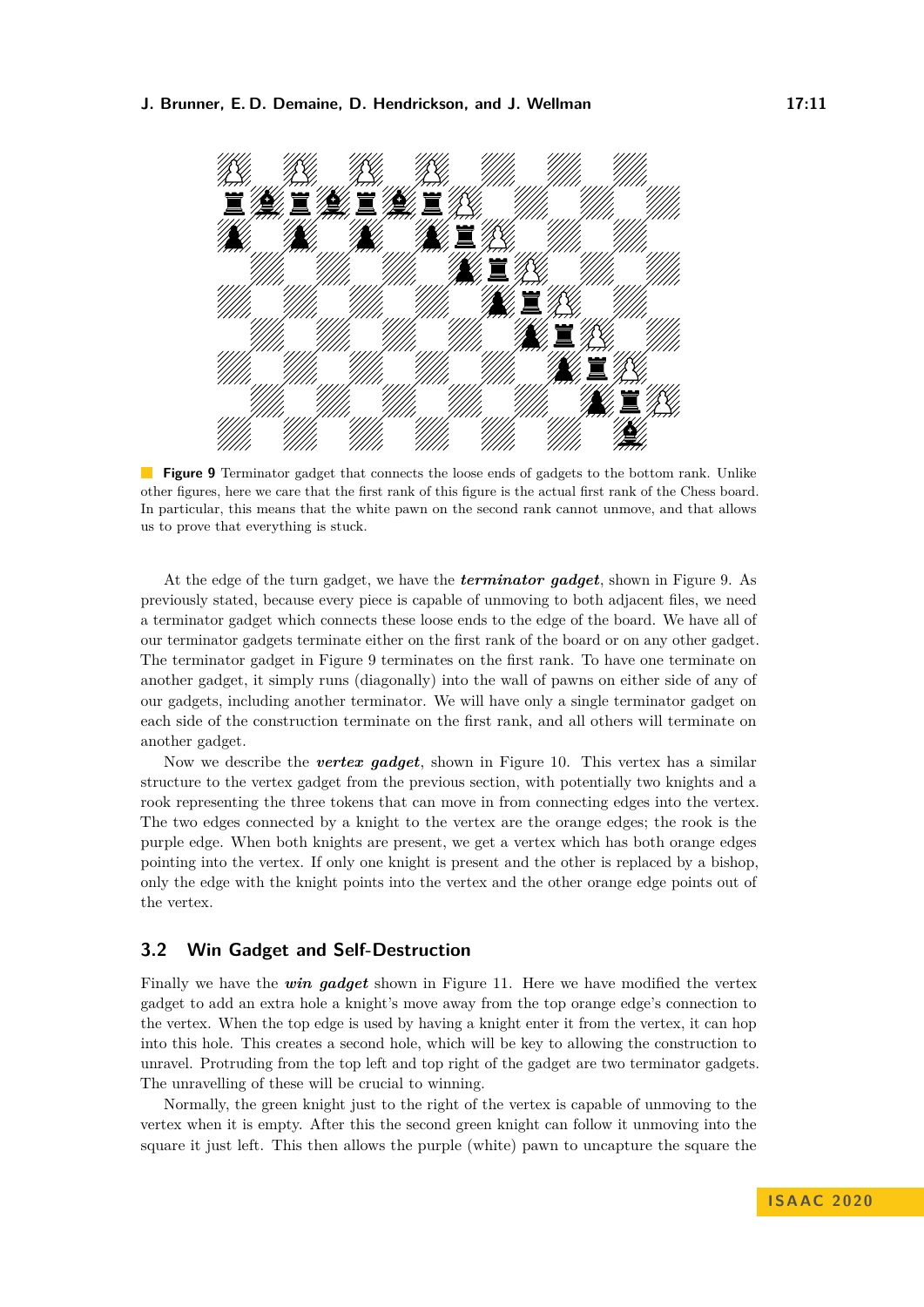#### **17:12 Complexity of Retrograde and Helpmate Chess Problems**

<span id="page-11-0"></span>

**Figure 10** The vertex gadget. The empty square in the middle is the vertex; whether it is occupied by a knight or a rook determines the color of the token at this vertex.

<span id="page-11-1"></span>

**Figure 11** The win gadget. The purple pawn is a white pawn. If a knight leaves the vertex by the top edge, it allows the two white knights highlighted in green to follow it. Then the purple pawn can uncapture a knight where a knight was, which can move away, starting the unravelling process.

knight was on. However, regardless of which piece the pawn uncaptures, the new piece is completely stuck and incapable of moving.

However, if there were a second hole for the green knights to jump into, then once the green knights unmove again, the purple pawn uncaptures a knight, which can then unmove to where one of the knights was. This is shown in Figure [12.](#page-12-0) At this point, the queens and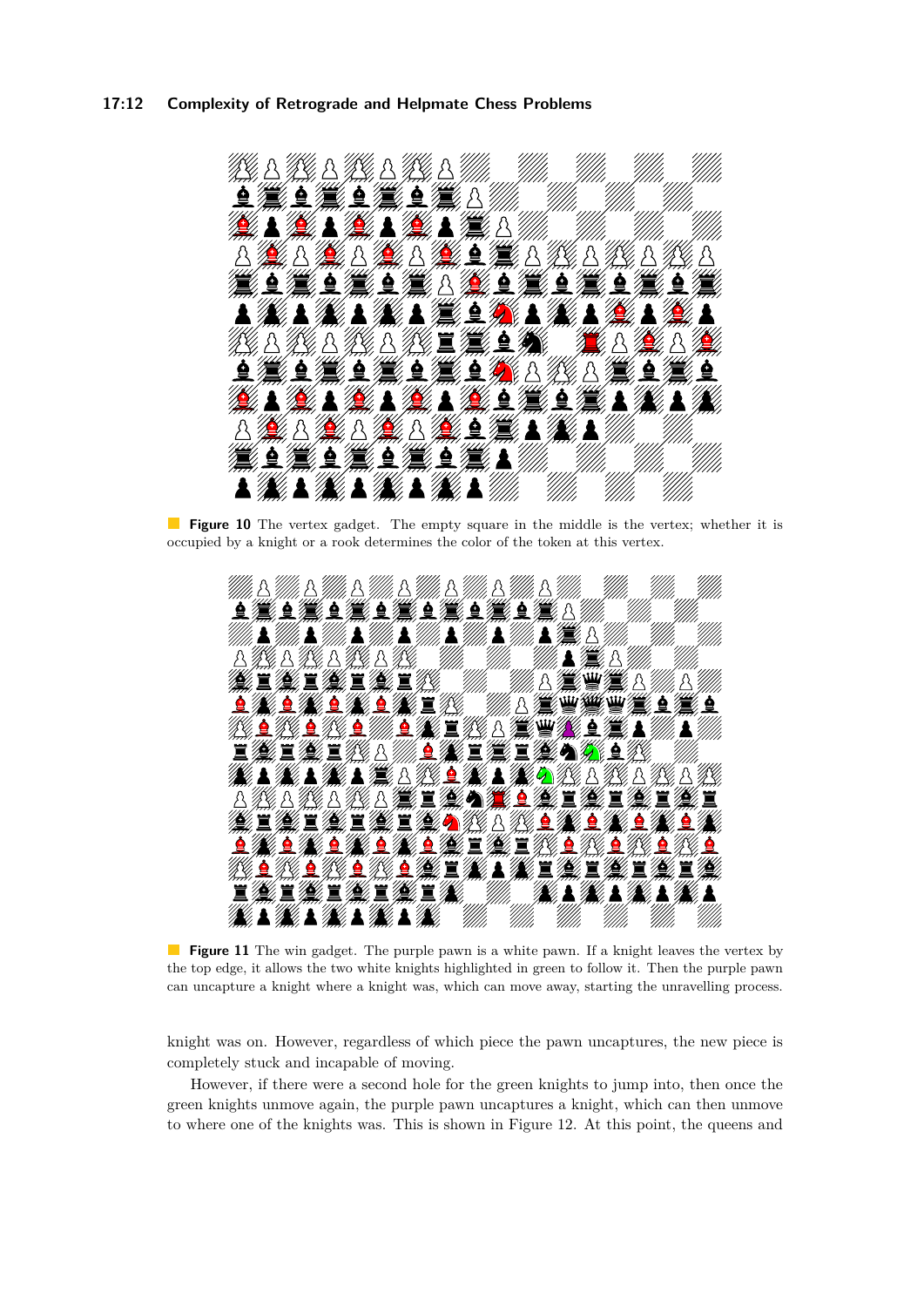<span id="page-12-0"></span>

**Figure 12** The win gadget after the first few unmoves to begin the unravelling are made. From here, the queens can leave allowing the terminator gadget in the top right to start unravelling.

rooks can shift around to let the queens start escaping. From here, everything begins to unravel. This is where the two terminator lines come in. Once a few queens leave, both of these lines can start to unravel.

We choose a layout of the Subway Shuffle instance such that the win vertex is the furthest north vertex, and these two terminator lines are on the outside face of the graph. We extend these lines very far away from the rest of the construction, which is possible because the choice of layout implies no other part of the construction is in as high a rank as win vertex. We have any other terminator lines from U-turn gadgets which have not already terminated on another gadget terminate on these two terminator lines. Only these two terminators will eventually reach the first rank of the board, as shown in Figure [9.](#page-10-0)

Once these two lines have unravelled, it is now the case that our construction is in a region in the middle of the board with no pieces on either side of it. This means we can repeatedly apply Corollary [3.2,](#page-8-0) until every piece has left the construction. It is fairly easy once all of the pieces are free in the middle of the board to find a sequence of unmoves to send them home.

### **3.3 Counting Pieces**

Now we need to do a piece counting argument, to show that the position is even plausible. One property of a starting Chess position is that it has only one pawn of each color in each file. Not only this, but pawns also cannot stray too far from their starting file. In particular, a pawn on rank *n* must come from a file at most *n* files away from its current position. Unfortunately, our construction can have many pawns in each file, and furthermore is constrained in how far it can be away from the bottom edge of the board due to the terminator gadgets.

However, the terminator gadget has the property that along the horizontal part, it has